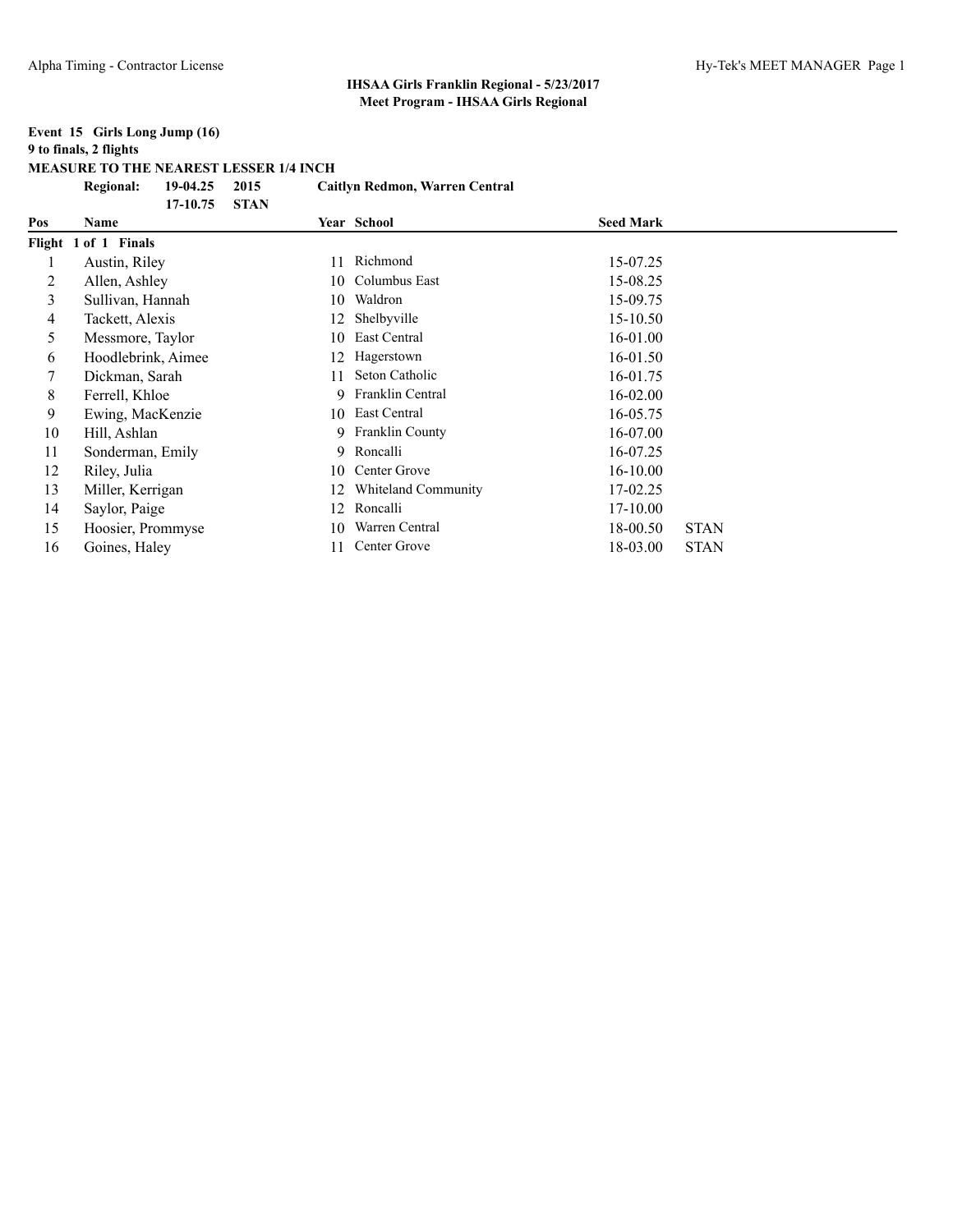### **Event 13 Girls Discus Throw (16) 9 to finals, 2 flights**

**MEASURE TO THE NEAREST LESSER FULL INCH**

|        | <b>Regional:</b><br>150-05<br>2008 | <b>Monteka Flowers, Warren Central</b> |                  |
|--------|------------------------------------|----------------------------------------|------------------|
|        | <b>STAN</b><br>$127 - 03$          |                                        |                  |
| Pos    | Name                               | Year School                            | <b>Seed Mark</b> |
| Flight | 1 of 1 Finals                      |                                        |                  |
|        | Grimes, Lily                       | Greensburg<br>10                       | 97-10            |
| 2      | Collins, Madison                   | Franklin County<br>12                  | 99-08            |
| 3      | Barrett, Olivia                    | Connersville                           | $100 - 05$       |
| 4      | Willlis, Emily                     | Centerville<br>12.                     | 104-09           |
| 5      | Greiwe, Seena                      | Columbus East<br>12                    | 109-05           |
| 6      | Coleman-turner, Beyoncey           | Columbus East<br>10                    | $109-10$         |
| 7      | Bonser, Emily                      | Greenwood Community<br>10              | 111-06           |
| 8      | Cain, Lillie                       | New Palestine<br>12                    | 111-09           |
| 9      | Anderson, Deysha                   | Warren Central<br>12                   | 112-02           |
| 10     | Browning, Erin                     | Greensburg<br>12                       | 112-03           |
| 11     | Burkhart, Hannah                   | Greenfield-Central<br>10               | 114-09           |
| 12     | Adams, Micheala                    | Whiteland Community                    | 116-07           |
| 13     | Flora, Jennifer                    | Greenfield-Central<br>12               | 119-00           |
| 14     | Evans, Cassandra                   | Franklin Central<br>9.                 | 119-02           |
| 15     | Beckman, Jessica                   | Connersville<br>10                     | 119-05           |
| 16     | Emberton, Reagan                   | <b>Whiteland Community</b><br>10       | 120-05           |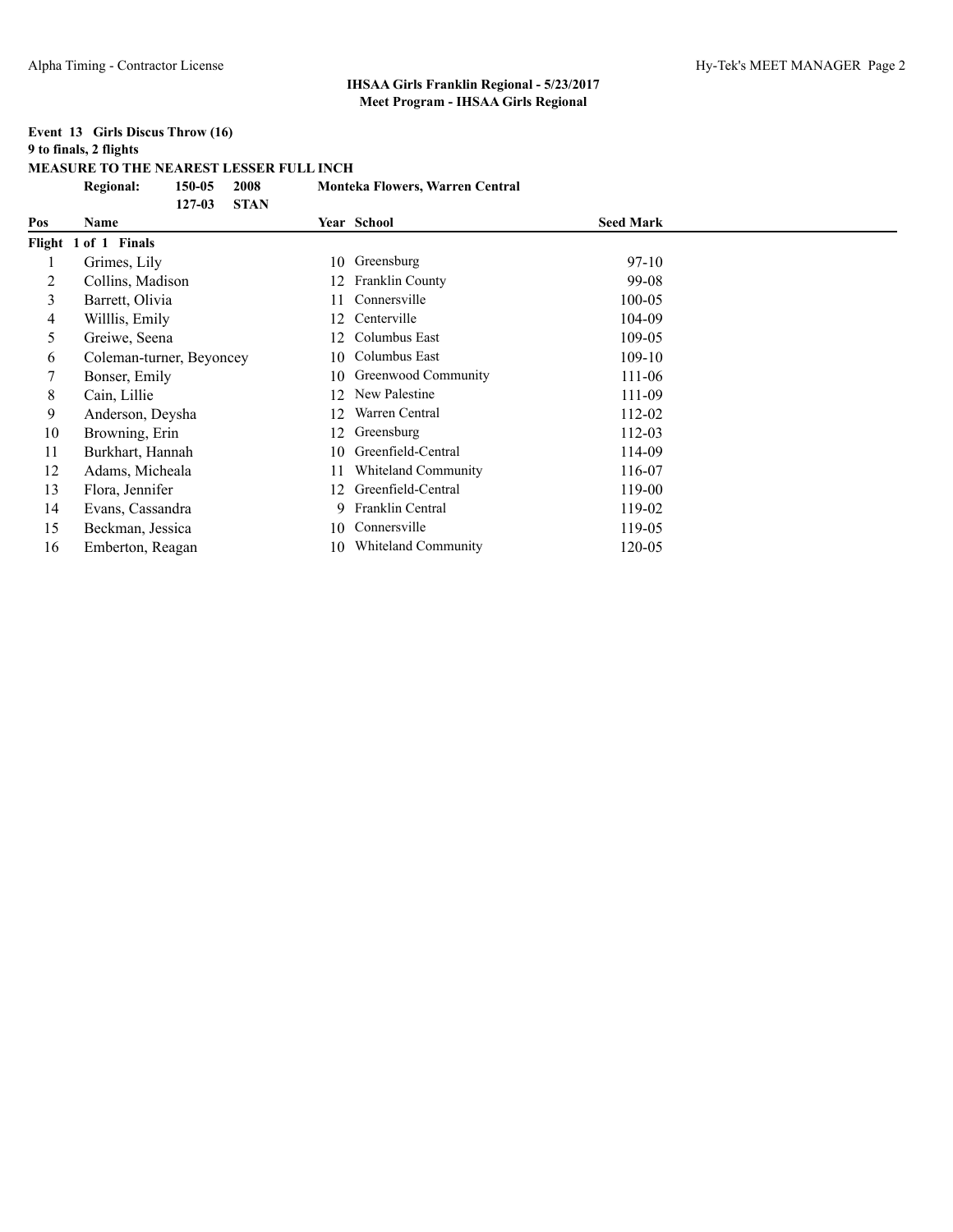|     | Event 12 Girls High Jump (17) |             |                                |                  |
|-----|-------------------------------|-------------|--------------------------------|------------------|
|     | <b>Regional:</b><br>$5-08$    | 2003        | Mariesa Greene, Warren Central |                  |
|     | $5-04.25$                     | <b>STAN</b> |                                |                  |
| Pos | Name                          |             | <b>Year School</b>             | <b>Seed Mark</b> |
|     | Flight 1 of 1 Finals          |             |                                |                  |
|     | Quinlan, Eva                  | 9           | South Dearborn                 | $4 - 10.00$      |
| 2   | Todd, Tori                    | 12          | Cambridge City Lincoln         | $4 - 10.00$      |
| 3   | Cox, Logan                    | 10          | East Central                   | $4 - 10.00$      |
| 4   | Eckstein, Jill                | 11          | Oldenburg Academy              | $4 - 10.00$      |
| 5   | Davis, Ryanne                 | 11          | Cambridge City Lincoln         | $4 - 10.00$      |
| 6   | Polster, Mackenzie            | 10          | Greenfield-Central             | $5 - 00.00$      |
| 7   | Griffith, Charity             | 10          | <b>Rushville Consolidated</b>  | $5 - 00.00$      |
| 8   | Fields, Hunter                | 12          | Indian Creek                   | $5 - 00.00$      |
| 9   | Stoughton, Elena              | 9           | Columbus East                  | 5-01.00          |
| 10  | Bell, Maray                   | 11          | Warren Central                 | 5-01.00          |
| 11  | Bryans, Marisa                | 12          | Roncalli                       | $5-02.00$        |
| 12  | Hicks, Asia                   | 12          | Warren Central                 | $5 - 02.00$      |
| 13  | Weston, Olivia                | 11          | Greenwood Community            | $5 - 02.00$      |
| 14  | Sullivan, Hannah              | 10          | Waldron                        | $5-02.00$        |
| 15  | Goines, Haley                 | 11          | Center Grove                   | $5 - 02.00$      |
| 16  | Bell, Janea                   | 12          | Franklin Central               | $5 - 03.00$      |
| 17  | Hampton, Arieaunna            | 12          | Greensburg                     | $5 - 03.00$      |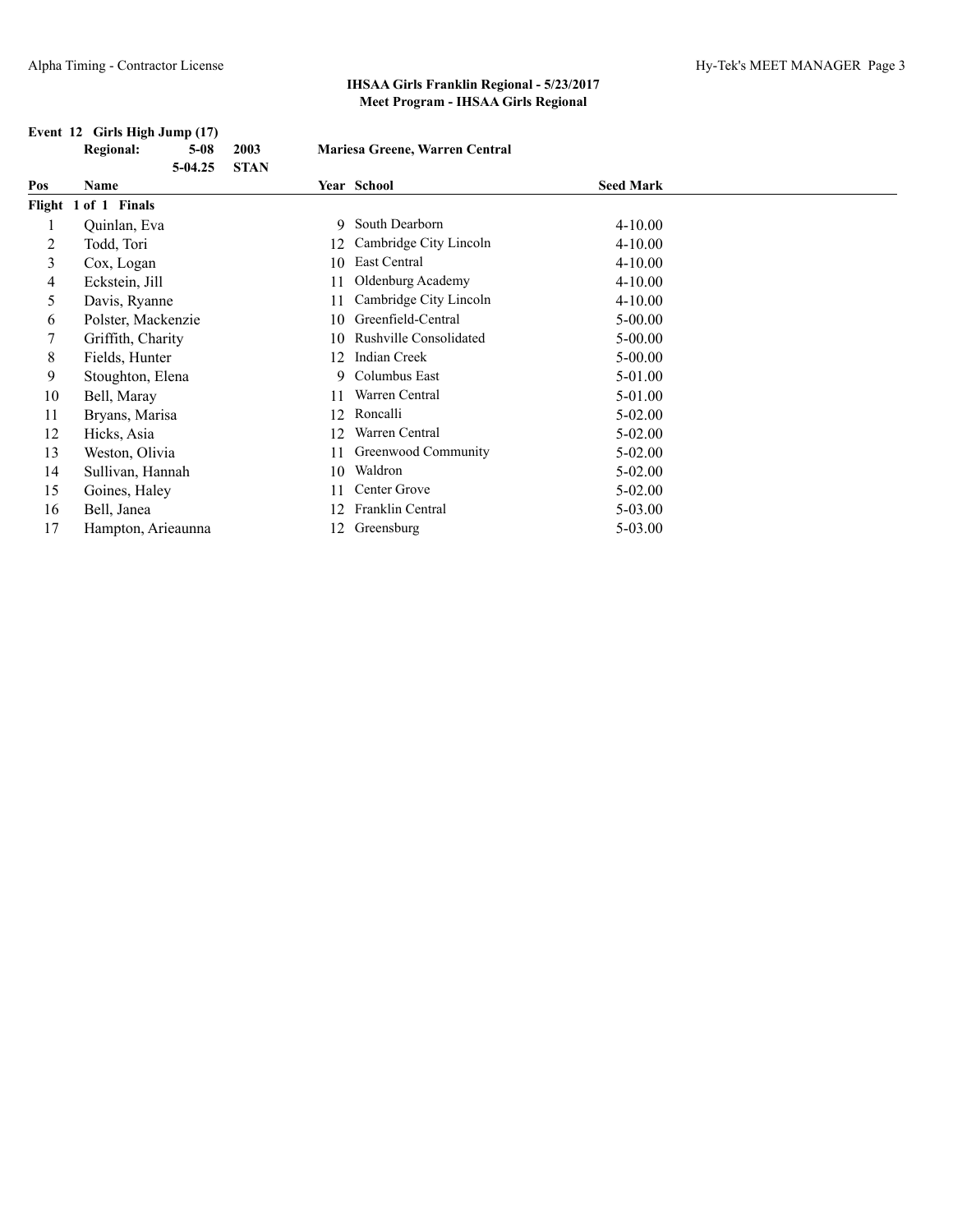|     | Event 16 Girls Pole Vault (16)      |    |                                   |                  |             |
|-----|-------------------------------------|----|-----------------------------------|------------------|-------------|
|     | <b>Regional:</b><br>2011<br>$11-09$ |    | <b>Sydney Clute, Center Grove</b> |                  |             |
|     | $11-04.00$<br><b>STAN</b>           |    |                                   |                  |             |
| Pos | Name                                |    | Year School                       | <b>Seed Mark</b> |             |
|     | Flight 1 of 1 Finals                |    |                                   |                  |             |
|     | Dickman, Sarah                      | 11 | Seton Catholic                    | $7 - 00.00$      |             |
| 2   | Golay, Camille                      | 11 | Richmond                          | 7-06.00          |             |
| 3   | Keim, Katlyn                        | 10 | <b>Rushville Consolidated</b>     | 8-00.00          |             |
| 4   | Robb, Grace                         | 11 | Franklin Central                  | $9 - 00.00$      |             |
| 5   | Khoury, Amani                       | 11 | Franklin Central                  | $9 - 00.00$      |             |
| 6   | Schatzle, Anna                      | 10 | Franklin County                   | $9 - 06.00$      |             |
| 7   | Johnson, Casey                      | 10 | East Central                      | $9 - 06.00$      |             |
| 8   | Edel, Katie                         | 11 | Center Grove                      | $9 - 06.00$      |             |
| 9   | Heathcote, Sammi                    | 9  | Columbus North                    | $9 - 06.00$      |             |
| 10  | Lux, Anna                           | 10 | Shelbyville                       | $9 - 06.00$      |             |
| 11  | Sanders, Chloe                      | 11 | <b>Whiteland Community</b>        | $10 - 00.00$     |             |
| 12  | Bertke, Mary                        | 10 | East Central                      | $10 - 00.00$     |             |
| 13  | Jones, Emily                        | 12 | Greenfield-Central                | $10-04.00$       |             |
| 14  | Salemme, Adrienne                   | 9  | Columbus North                    | $10-04.00$       |             |
| 15  | Falcone, Kylie                      | 12 | Center Grove                      | $11-06.00$       | <b>STAN</b> |
| 16  | Diemer, Erin                        | 12 | Shelbyville                       | 11-08.00         | <b>STAN</b> |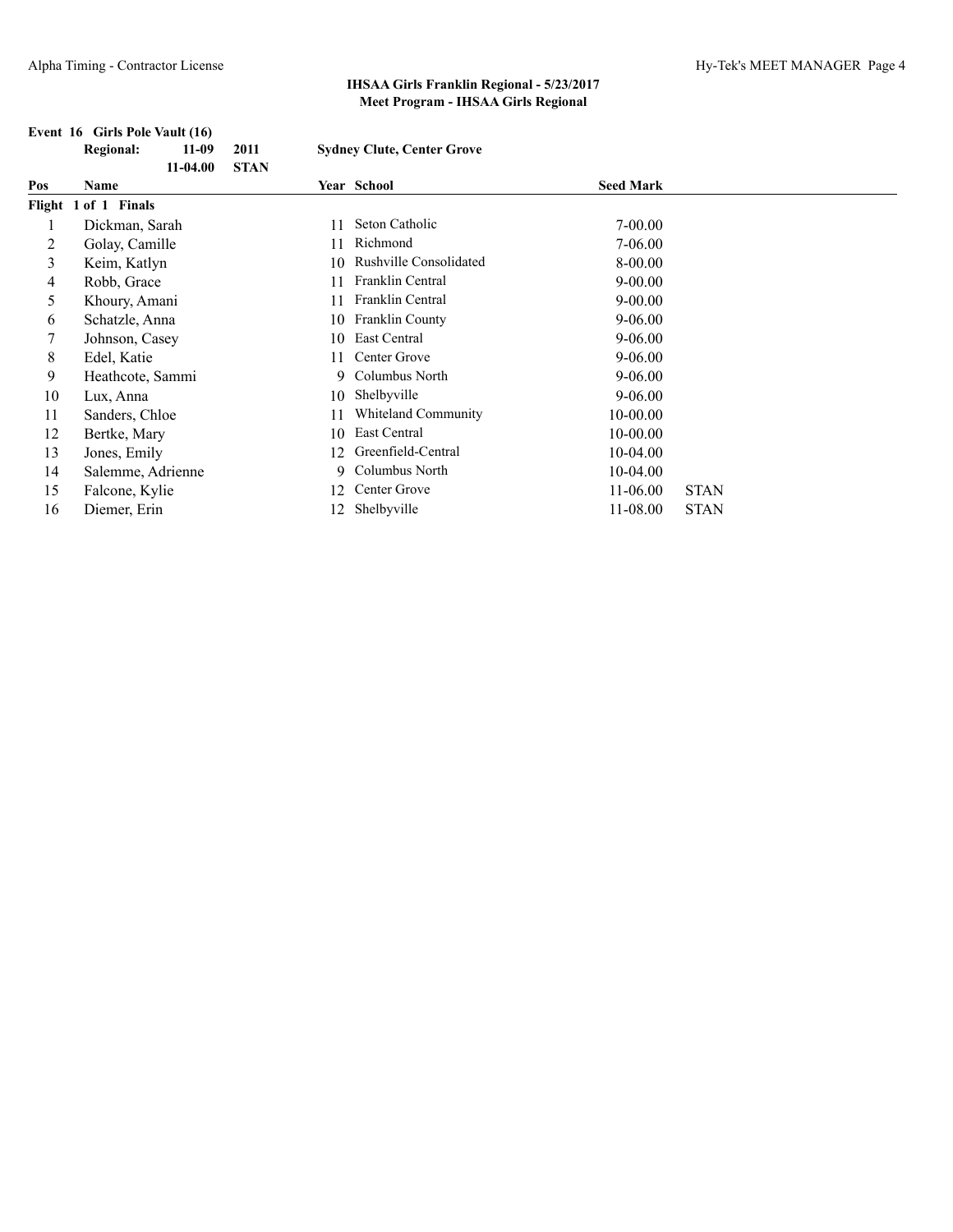#### **Event 1 Girls 4x800 Meter Relay (16) Regional: 9:25.89 2011 Franklin Central, Franklin Cen**

### **A Green, M Jackson, K Taft, H Welch**

|                | 9:27.44                       | <b>STAN</b>                 |                            |                               |  |
|----------------|-------------------------------|-----------------------------|----------------------------|-------------------------------|--|
| Lane           | Team                          | Relay                       |                            | <b>Seed Time</b>              |  |
| <b>Section</b> | 1 of 1 Finals                 |                             |                            |                               |  |
| $1-1A$         | Warren Central                | A                           |                            | 9:45.84                       |  |
|                | 1) Johnson, Destiny 12        | 2) Tyler, Tiler 12          | 3) Waites, Keytorria 12    | 4) Wells, Jamie 11            |  |
|                | 5) Gant, Dayja 10             | 6) Lamothe, Zola 11         | 7) Sullivan, Zoe 9         | 8) Williams, Marietta 10      |  |
| $5-1B$         | New Palestine                 | A                           |                            | 10:13.57                      |  |
|                | 1) Casner, Kaylin 9           | 2) Crowder, Victoria 10     | 3) Shanahan, Natalie 11    | 4) Voelz, Grace 10            |  |
|                | 5) Labanauskas, Grace 10      | 6) Strange, Julie 10        | 7) Taylor, Sophia 10       | 8) Rickey, Haley 9            |  |
| $9-1C$         | Oldenburg Academy             | A                           |                            | 10:26.47                      |  |
|                | 1) Bauman, Sydney 10          | 2) Hanna, Kennedy 10        | 3) Maier, Madelyn 12       | 4) Reed, Haleigh 12           |  |
| $13-1D$        | Connersville                  | A                           |                            | 10:36.87                      |  |
|                | 1) Bowling, Sicily 10         | 2) McCreary, Elaina 10      | 3) Phillips, Brooklan 9    | 4) Smith, Marley 10           |  |
|                | 5) McDonald, Alexa 11         | 6) Arndt, Caroline 10       | 7) Bottomley, Elise 10     | 8) Wilson, Hallie 10          |  |
| $2-2A$         | East Central                  | A                           |                            | 9:49.54                       |  |
|                | 1) Bittner, Abigail 11        | 2) Fey, Emma 10             | 3) Greiwe, Lily 10         | 4) Greiwe, Lauren 10          |  |
|                | 5) Hofmann, Emily 10          | 6) Nixon, Olivia 10         |                            |                               |  |
| $6-2B$         | Batesville                    | A                           |                            | 10:16.58                      |  |
|                | 1) Gausman, Emma 11           | 2) Harmeyer, Haylee 11      | 3) Loichinger, Elizabeth 9 | 4) Poltrack, Sarah 12         |  |
|                | 5) Poltrack, Mary 12          | 6) Meyers, Taylor 12        | 7) Robben, Madeleine 12    | 8) Werner, Melanie 10         |  |
| $10-2C$        | Greenfield-Central            | A                           |                            | 10:28.12                      |  |
|                | 1) Cook, Sydney 11            | 2) Gossett, Darian 11       | 3) Gottwald, Rebekah 12    | 4) Sexton, Riley 11           |  |
|                | 5) Kueffer, Tatiana 11        | 6) Leach-Lewellen, Hannah 9 | 7) Muckerheide, Sarah 10   | 8) Garcia de Andoin, Nahia 11 |  |
| $14-2D$        | Seton Catholic                | A                           |                            | 10:46.66                      |  |
|                | 1) Barker, Erica 9            | 2) Barker, Jenna 11         | 3) Brenneke, Leann 11      | 4) Stamm, Hanna 11            |  |
|                | 5) Jackson, Maria 11          |                             |                            |                               |  |
| $3-3A$         | Franklin Central              | A                           |                            | 10:02.16                      |  |
|                | 1) Comastri, Audrey 9         | 2) Hoover, Kaylor 12        | 3) Reedus, Jada 10         | 4) Traas, Shayla 10           |  |
|                | 5) Day, Madison 11            | 6) Thompson, Dayton 9       | 7) Matthies, Kathryn 10    | 8) Welch, Sydney 10           |  |
| $7-3B$         | <b>Rushville Consolidated</b> | A                           |                            | 10:18.79                      |  |
|                | 1) Adkins, Megan 9            | 2) Dougherty, Shannon 10    | 3) Fogg, Kayla 12          | 4) Griffith, Charity 10       |  |
|                | 5) Geise, Jocelyn 10          | 6) Adkins, Morgan 9         | 7) Leisure, Brooke 10      |                               |  |
| $11-3C$        | Columbus North                | A                           |                            | 10:29.04                      |  |
|                | 1) Ballard, Kirsten 11        | 2) Gutman, Jennifer 12      | 3) Singhal, Ana 11         | 4) Maynard, Jocelyn 11        |  |
|                | 5) Morlock, Olivia 9          | 6) Kerber, Kennedy 9        | 7) Tong, Arig 11           |                               |  |
| $15-3D$        | Greensburg                    | A                           |                            | 10:46.76                      |  |
|                | 1) Newhart, Cathy 11          | 2) Ankney, Julia 9          | 3) Winkler, Morgan 10      | 4) Jones, Cameron 11          |  |
|                | 5) Anderson, Charlotte 9      | 6) Overmyer, Emma 12        | 7) White, Reagan 9         | 8) Davis, Kayla 10            |  |
| 4-4A           | Center Grove                  | A                           |                            | 10:08.04                      |  |
|                | 1) Chan, Rachel 12            | 2) Embree, Stephanie 10     | 3) Fujii, Nina 10          | 4) Harrell, Gabrielle 9       |  |
|                | 5) Clark, Valerie 12          | 6) Harrell, Marielle 9      | 7) Falcone, Julia 9        | 8) Martin, Victoria 11        |  |
| 8-4B           | Roncalli                      | $\mathbf{A}$                |                            | 10:25.55                      |  |
|                | 1) Asher, Josie 12            | 2) Henke, Danielle 12       | 3) Jahnke, Isabella 11     | 4) Morse, Kathleen 11         |  |
|                | 5) Minton, Katie 10           | 6) Origer, Olivia 11        | 7) Roesener, Mary 9        | 8) Shover, Sarah 11           |  |
| $12-4C$        | Greenwood Community           | A                           |                            | 10:35.14                      |  |
|                | 1) Anderson, Hanna 11         | 2) Arruda, Julia 9          | 3) Robinson, Krista 12     | 4) Neely, Taylor 12           |  |
|                | 5) Neely, Sydney 11           | 6) Dant, Mya 9              | 7) Smith, Autumn 12        | 8) Watson, Mallory 9          |  |
| $16-4D$        | Columbus East                 | A                           |                            | 10:53.23                      |  |
|                | 1) Diaz, Yamilex 10           | 2) Mensendiek, Emma 12      | 3) Frazier, Elizabeth 11   | 4) Lyons, Kristen 11          |  |
|                | 5) Eicher, Whitley 11         | 6) Morgan, Lindsey 12       | 7) Ping, Madisen 10        | 8) Pottorff, Amanda 10        |  |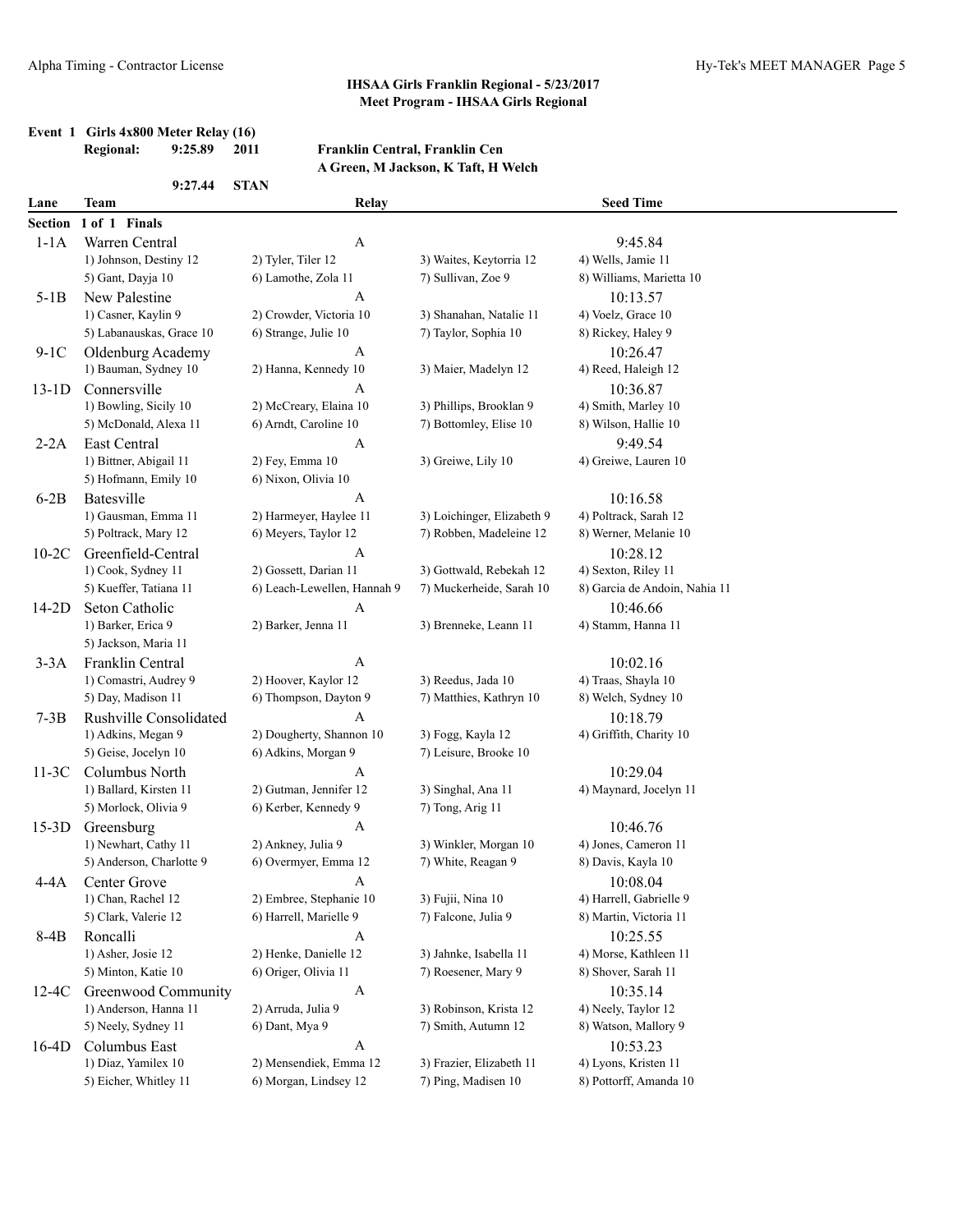#### **Event 2 Girls 100 Meter Dash (16)**

**8 Advance: Top 2 Each Heat plus Next 4 Best Times**

**Regional: 11.40 2007 Candyce McGrone, Warren Central**

|      | <b>STAN</b><br>12.34      |     |                     |                  |             |
|------|---------------------------|-----|---------------------|------------------|-------------|
| Lane | Name                      |     | Year School         | <b>Seed Time</b> |             |
|      | Heat 1 of 2 Preliminaries |     |                     |                  |             |
|      | Gonzales, Gabby           |     | 9 Connersville      | 13.26            |             |
| 2    | Martin, ZaLeeya           | 10  | Shelbyville         | 12.88            |             |
| 3    | Yeast, Kiyah              | 9   | Center Grove        | 12.70            |             |
| 4    | Mobley, Alexus            |     | 9 Franklin Central  | 12.10            | <b>STAN</b> |
| 5.   | Grimm, Eva                | 10  | East Central        | 12.63            |             |
| 6    | Noble, Grace              |     | 9 Franklin County   | 12.87            |             |
|      | Doublin, Kloie            | 11  | Franklin Community  | 13.07            |             |
| 8    | Hill, Kirsten             | 11  | <b>Union County</b> | 13.63            |             |
|      | Heat 2 of 2 Preliminaries |     |                     |                  |             |
|      | Hoodlebrink, Aimee        | 12. | Hagerstown          | 13.47            |             |
| 2    | Ewing, MacKenzie          | 10  | East Central        | 12.88            |             |
| 3    | Saylor, Paige             | 12. | Roncalli            | 12.73            |             |
| 4    | Reid, Jordan              |     | 9 New Palestine     | 12.35            |             |
| 5    | Hoosier, Prommyse         | 10  | Warren Central      | 12.52            |             |
| 6    | Baker, Ashley             | 12  | Warren Central      | 12.79            |             |
|      | Hart, TeTe                | 10  | New Palestine       | 13.05            |             |
| 8    | McClarney, McKenzie       | 10  | Greenwood Community | 13.53            |             |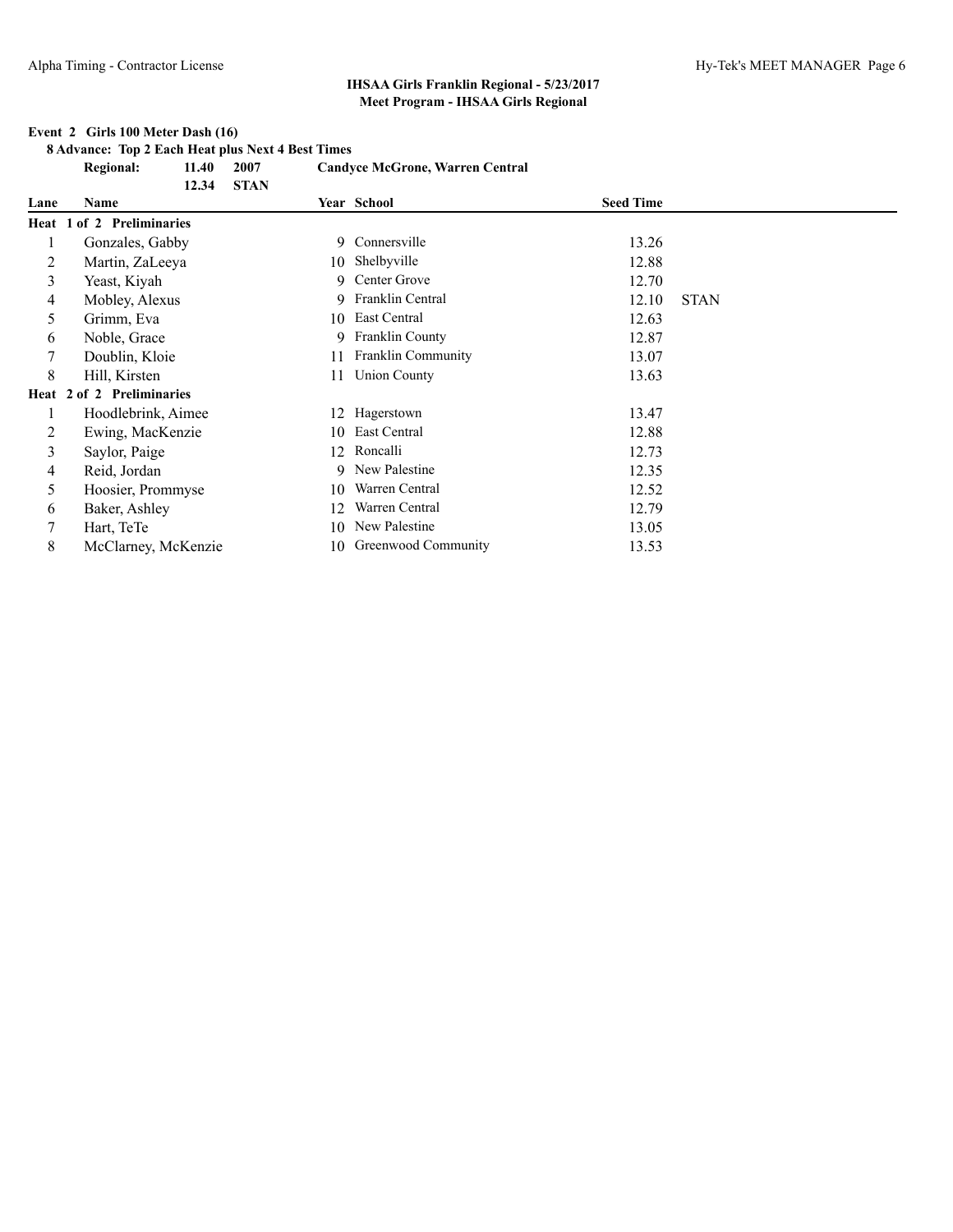#### **Event 3 Girls 100 Meter Hurdles (16)**

**8 Advance: Top 2 Each Heat plus Next 2 Best Times Regional: 14.21 2015 Caitlyn Redmon, Warren Central 15.00 STAN**

| Lane | <b>Name</b>               |    | Year School                  | <b>Seed Time</b> |             |
|------|---------------------------|----|------------------------------|------------------|-------------|
|      | Heat 1 of 2 Preliminaries |    |                              |                  |             |
|      | Lawrie, Grace             | 11 | Roncalli                     | 16.91            |             |
| 2    | Cannon, Emma              |    | 9 Union County               | 16.32            |             |
| 3    | Ferrell, Kelsey           | 12 | Franklin Central             | 15.74            |             |
| 4    | Jackson, Kayland          | 12 | Warren Central               | 14.25            | <b>STAN</b> |
| 5    | Goines, Haley             | 11 | Center Grove                 | 15.21            |             |
| 6    | Parramore, Ally           | 12 | <b>Franklin Community</b>    | 16.16            |             |
|      | Meyer, Ashlynn            | 11 | Greensburg                   | 16.55            |             |
| 8    | Lynch, Kenzie             | 10 | Connersville                 | 17.17            |             |
|      | Heat 2 of 2 Preliminaries |    |                              |                  |             |
|      | VanDeventer, Maura        | 11 | Columbus North               | 16.92            |             |
| 2    | Turner, Maddi             |    | 9 Rushville Consolidated     | 16.33            |             |
| 3    | Kennedy, Jacqueline       | 12 | Indianapolis Scecina Memoria | 16.03            |             |
| 4    | Batts, Kennedy            | 11 | Warren Central               | 14.71            | <b>STAN</b> |
| 5    | Talley, K'Ja              | 9. | Warren Central               | 15.08            |             |
| 6    | Griffin, Audrey           | 11 | East Central                 | 16.12            |             |
|      | Peterson, Crystal         | 9. | Greenfield-Central           | 16.46            |             |
| 8    | Day, Maddy                | 10 | North Decatur                | 16.97            |             |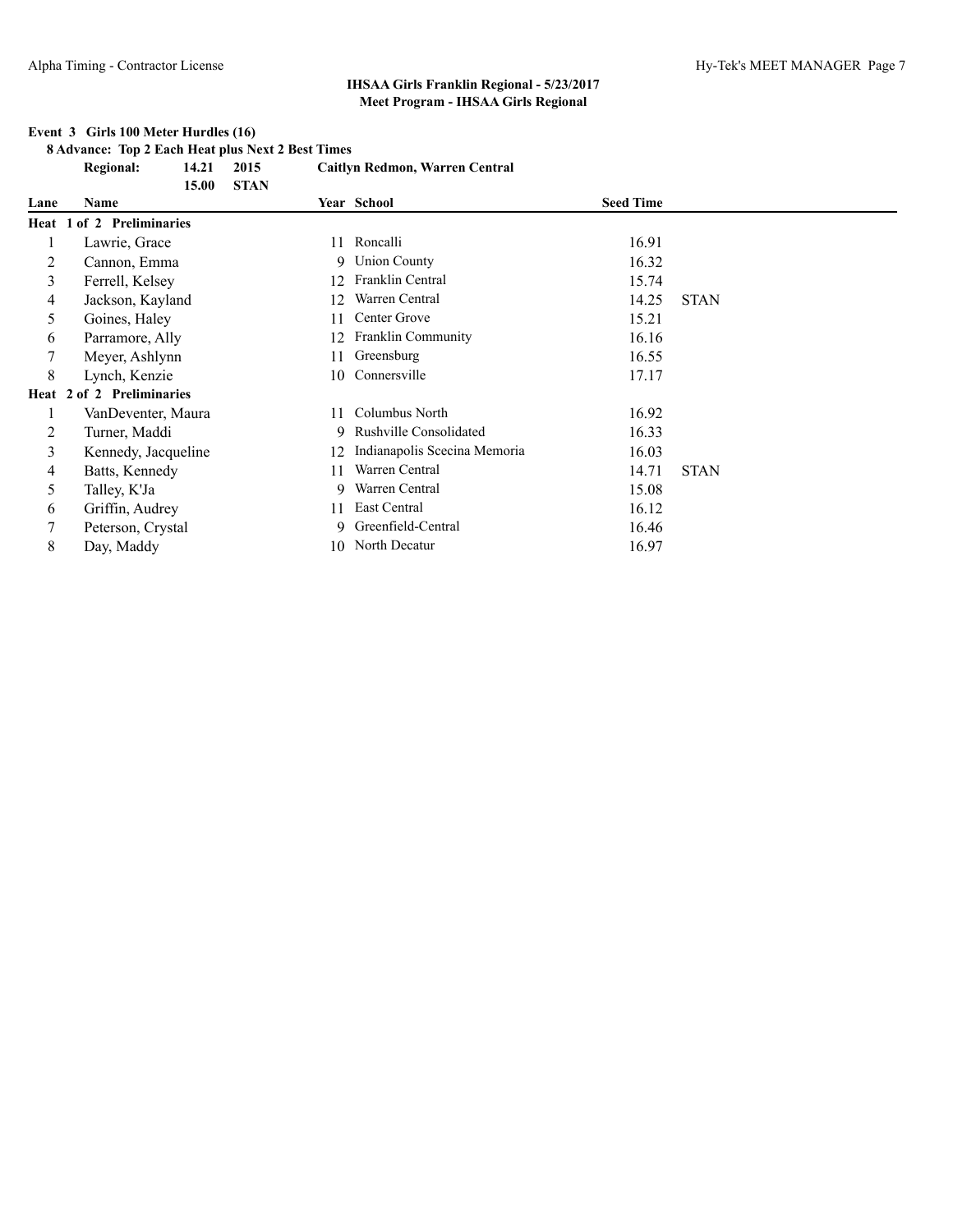#### **Event 4 Girls 200 Meter Dash (16)**

**8 Advance: Top 2 Each Heat plus Next 4 Best Times**

**Regional: 23.69 2007 Candyce McGrone, Warren Central**

| 25.41               |                                                        |                   |                                                                                                                                                                                                                                 |             |
|---------------------|--------------------------------------------------------|-------------------|---------------------------------------------------------------------------------------------------------------------------------------------------------------------------------------------------------------------------------|-------------|
| Name                |                                                        |                   | <b>Seed Time</b>                                                                                                                                                                                                                |             |
|                     |                                                        |                   |                                                                                                                                                                                                                                 |             |
| Cook, Kennedy       | 11                                                     |                   | 27.45                                                                                                                                                                                                                           |             |
| Nobbe, Stephanie    | 10                                                     |                   | 26.95                                                                                                                                                                                                                           |             |
| Voegele, Kirsten    | 11                                                     | Franklin County   | 26.89                                                                                                                                                                                                                           |             |
| Covington, Mikeisha | 10                                                     | Warren Central    | 24.81                                                                                                                                                                                                                           | <b>STAN</b> |
| Barnes, Imani       | 9                                                      | Warren Central    | 26.16                                                                                                                                                                                                                           |             |
| Grimm, Eva          |                                                        |                   | 26.24                                                                                                                                                                                                                           |             |
| Bennett, Nakayla    |                                                        |                   | 27.36                                                                                                                                                                                                                           |             |
| Gonzales, Gabby     |                                                        |                   | 27.91                                                                                                                                                                                                                           |             |
|                     |                                                        |                   |                                                                                                                                                                                                                                 |             |
| Riley, Julia        | 10                                                     |                   | 27.64                                                                                                                                                                                                                           |             |
| Walker, Emily       | 12                                                     | Franklin Central  | 27.09                                                                                                                                                                                                                           |             |
| Yeast, Kiyah        | 9                                                      |                   | 26.80                                                                                                                                                                                                                           |             |
| Mobley, Alexus      |                                                        |                   | 25.41                                                                                                                                                                                                                           | <b>STAN</b> |
| Reid, Jordan        |                                                        |                   | 25.73                                                                                                                                                                                                                           |             |
| Messmore, Taylor    |                                                        |                   | 26.73                                                                                                                                                                                                                           |             |
| Noble, Grace        | 9.                                                     |                   | 27.16                                                                                                                                                                                                                           |             |
| Hoodlebrink, Aimee  | 12.                                                    |                   | 27.78                                                                                                                                                                                                                           |             |
|                     | Heat 1 of 2 Preliminaries<br>Heat 2 of 2 Preliminaries | <b>STAN</b><br>10 | Year School<br>Columbus North<br>Batesville<br>10 East Central<br>9 Richmond<br>9 Connersville<br>Center Grove<br>Center Grove<br>9 Franklin Central<br>9 New Palestine<br>East Central<br><b>Franklin County</b><br>Hagerstown |             |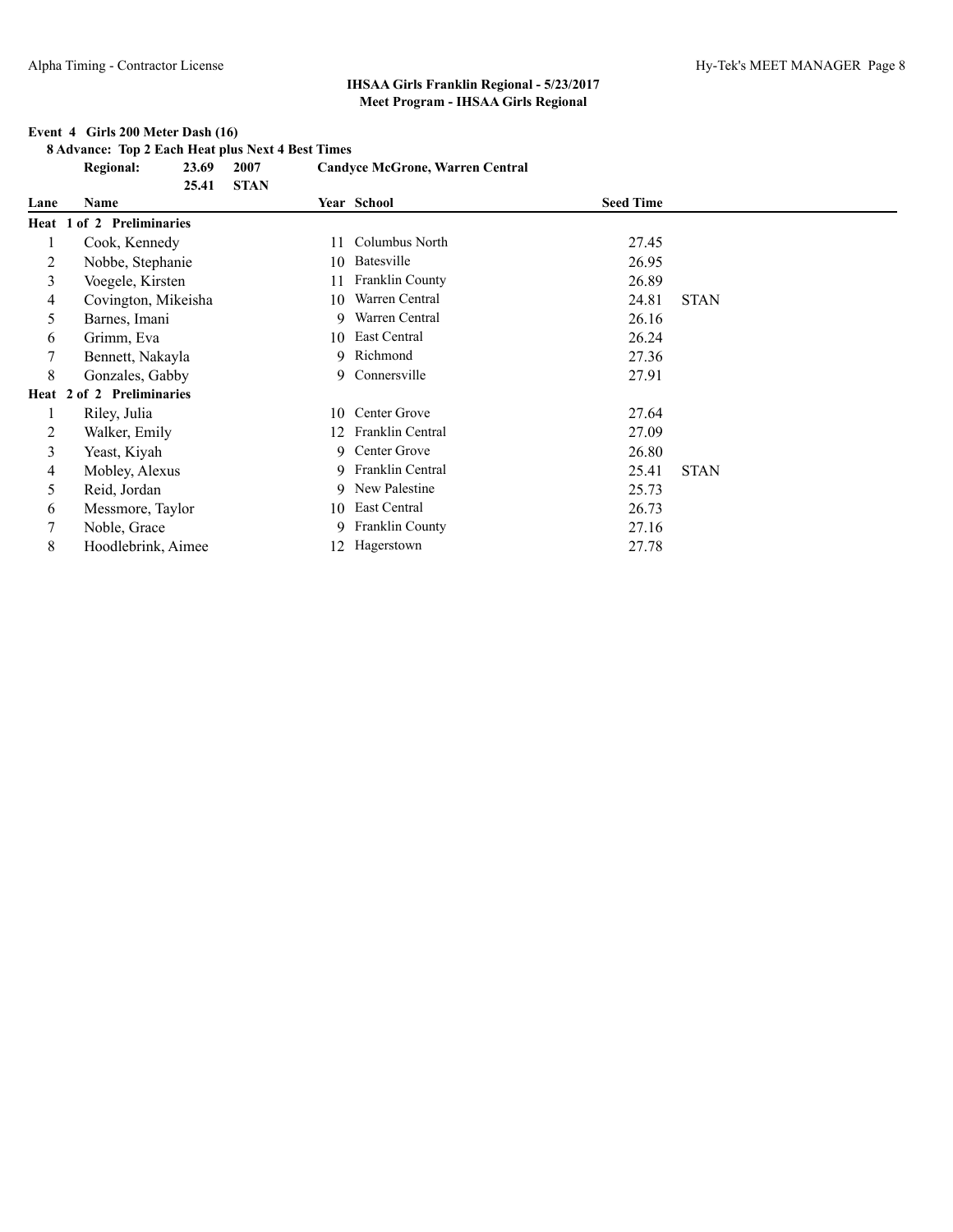#### **Event 14 Girls Shot Put (16) 9 to finals, 2 flights MEASURE TO THE NEAREST LESSER 1/4 INCH Regional: 45-08.50 2004 Kimmeyonia Reed, Warren Central**

|     | <b>STAN</b><br>39-11.00  |    |                            |                  |             |
|-----|--------------------------|----|----------------------------|------------------|-------------|
| Pos | Name                     |    | <b>Year School</b>         | <b>Seed Mark</b> |             |
|     | Flight 1 of 1 Finals     |    |                            |                  |             |
|     | Stegall, Faith           |    | Northeastern               | 33-08.50         |             |
| 2   | Adams, Madison           |    | Northeastern               | 34-00.50         |             |
| 3   | Newhart, Rosie           | 12 | Jac-Cen-Del                | 34-07.25         |             |
| 4   | Browning, Erin           | 12 | Greensburg                 | 35-02.00         |             |
| 5   | Schmidt, Emma            | 12 | Roncalli                   | 35-10.50         |             |
| 6   | Bonser, Emily            | 10 | Greenwood Community        | 36-01.00         |             |
|     | Walker, Jenna            | 11 | Center Grove               | 36-02.50         |             |
| 8   | Neff, Kerrigan           | 12 | Cambridge City Lincoln     | 36-03.00         |             |
| 9   | Brooks, Olivia           | 11 | Center Grove               | 36-06.50         |             |
| 10  | Emberton, Reagan         | 10 | <b>Whiteland Community</b> | 37-02.00         |             |
| 11  | Flora, Jennifer          | 12 | Greenfield-Central         | 37-02.50         |             |
| 12  | Coleman-turner, Beyoncey | 10 | Columbus East              | 38-01.00         |             |
| 13  | Adams, Micheala          | 11 | <b>Whiteland Community</b> | 38-02.50         |             |
| 14  | Cain, Lillie             | 12 | New Palestine              | 38-05.50         |             |
| 15  | Anderson, Deysha         | 12 | Warren Central             | 40-00.25         | <b>STAN</b> |
| 16  | Grimes, Lily             | 10 | Greensburg                 | $40-04.00$       | <b>STAN</b> |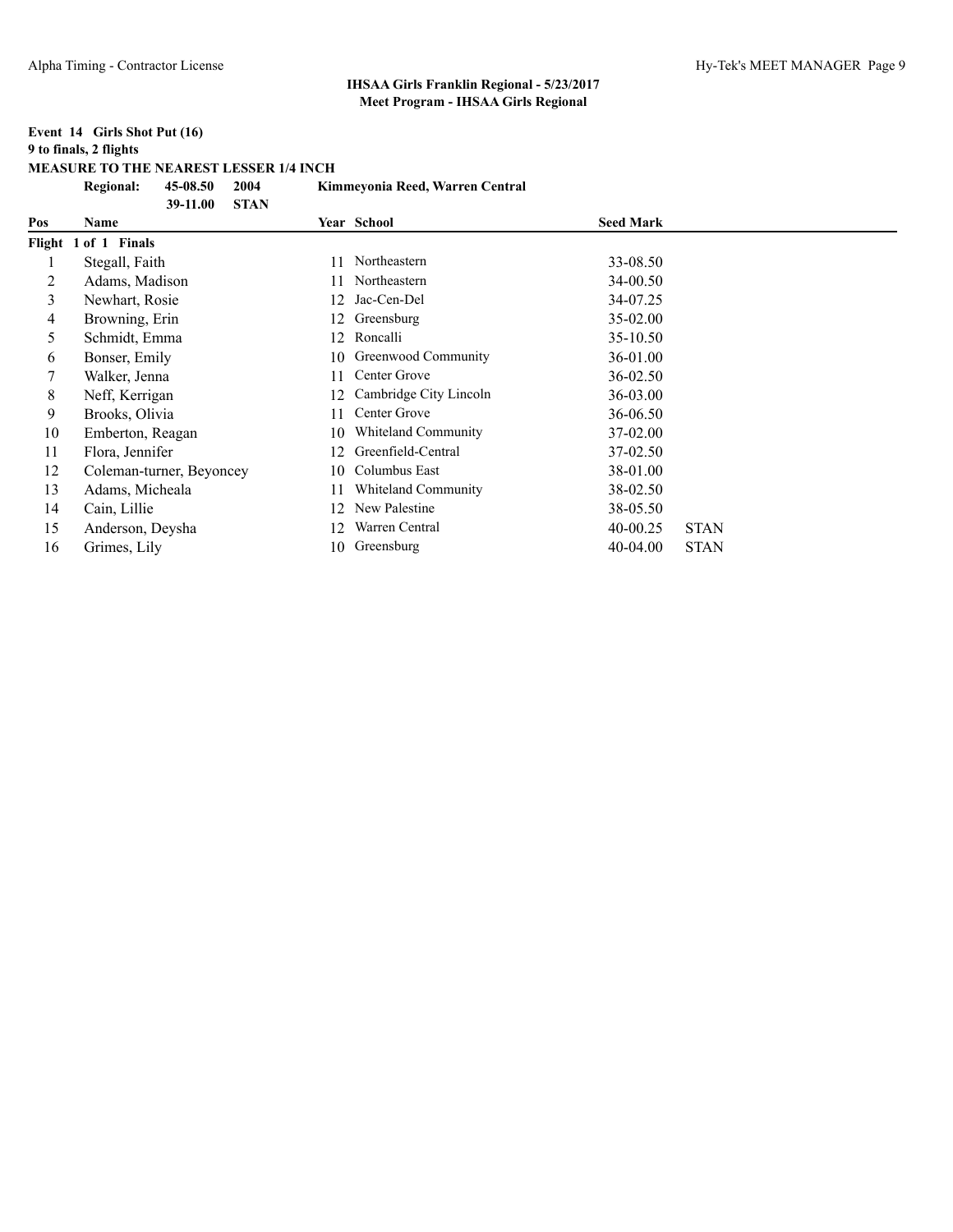|      | Event 5 Girls 1600 Meter Run (16) |         |             |    |                                     |                  |  |
|------|-----------------------------------|---------|-------------|----|-------------------------------------|------------------|--|
|      | <b>Regional:</b>                  | 4:59.86 | 2008        |    | <b>Renee Masterson, Beech Grove</b> |                  |  |
|      |                                   | 4:59.75 | <b>STAN</b> |    |                                     |                  |  |
| Lane | Name                              |         |             |    | Year School                         | <b>Seed Time</b> |  |
|      | Section 1 of 1 Finals             |         |             |    |                                     |                  |  |
|      | Poltrack, Sarah                   |         |             | 12 | Batesville                          | 5:35.85          |  |
| 2    | Clark, Valerie                    |         |             | 12 | Center Grove                        | 5:36.05          |  |
| 3    | Reedus, Jada                      |         |             | 10 | <b>Franklin Central</b>             | 5:21.25          |  |
| 4    | Casner, Kaylin                    |         |             | 9  | New Palestine                       | 5:22.09          |  |
| 5    | Tong, Arig                        |         |             | 11 | Columbus North                      | 5:27.18          |  |
| 6    | Jones, Cameron                    |         |             | 11 | Greensburg                          | 5:33.32          |  |
| 7    | Greiwe, Lauren                    |         |             | 10 | East Central                        | 5:37.01          |  |
| 8    | Treibic, Emma                     |         |             | 11 | Franklin Community                  | 5:38.45          |  |
| 9    | Stamm, Hanna                      |         |             | 11 | Seton Catholic                      | 5:39.70          |  |
| 10   | Martin, Victoria                  |         |             | 11 | Center Grove                        | 5:42.37          |  |
| 11   | Lubbe, Danielle                   |         |             | 12 | Shelbyville                         | 5:46.33          |  |
| 12   | Kerber, Kennedy                   |         |             | 9. | Columbus North                      | 5:47.11          |  |
| 13   | Gausman, Emma                     |         |             | 11 | Batesville                          | 5:47.25          |  |
| 14   | Antrim, Anevay                    |         |             | 11 | <b>Union County</b>                 | 5:47.87          |  |
| 15   | Adkins, Morgan                    |         |             | 9. | <b>Rushville Consolidated</b>       | 5:52.22          |  |
| 16   | Matthies, Kathryn                 |         |             | 10 | Franklin Central                    | 5:52.59          |  |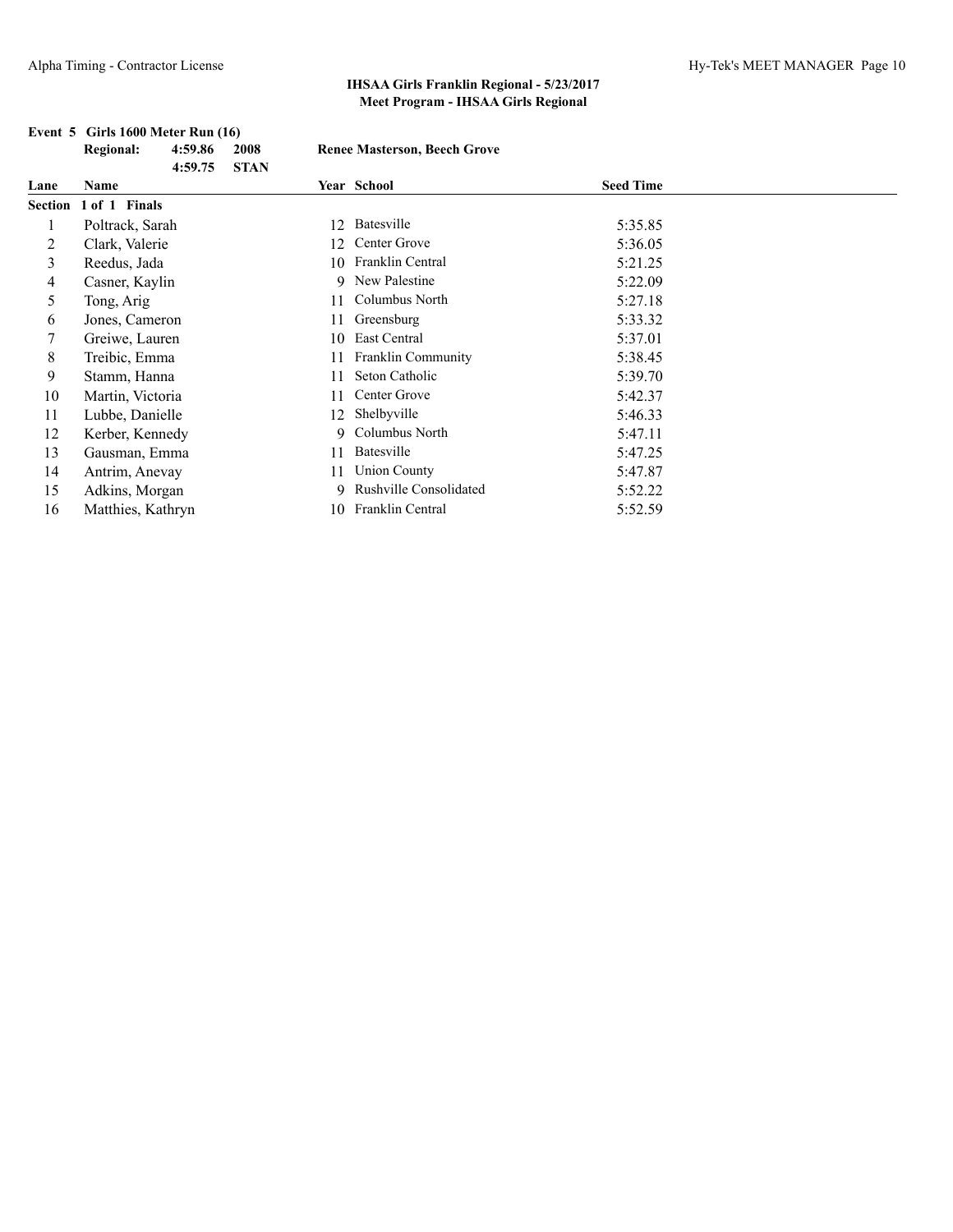|           | Event $6$ Girls $4x100$ Meter Relay (16) |      |
|-----------|------------------------------------------|------|
| Regional: | 46.79                                    | 2007 |

### **Regional: 46.79 2007 Warren Central**

**Bruen, McGrone, Summers, Wright**

|                | 48.41                      | <b>STAN</b>              |                           |                           |
|----------------|----------------------------|--------------------------|---------------------------|---------------------------|
| Lane           | <b>Team</b>                | Relay                    |                           | <b>Seed Time</b>          |
| <b>Section</b> | 1 of 2 Finals              |                          |                           |                           |
| 1              | Centerville                | $\mathbf{A}$             |                           | 54.03                     |
|                | 1) Davis, Aubrey 11        | 2) Neher, Sophia 12      | 3) Riggott, Madison 12    | 4) Rusznak, Jolie 11      |
|                | 5) Fry, Baylee 9           | 6) Hawk, Anna 12         | 7) Ridenour, Darien 11    |                           |
| 2              | <b>Union County</b>        | $\boldsymbol{A}$         |                           | 52.83                     |
|                | 1) Hampton, Lilly 10       | 2) Hill, Kirsten 11      | 3) Jones, Kendal 10       | 4) Myers, Sarah 9         |
|                | 5) Cannon, Emma 9          | 6) Murphy, Zoe 9         | 7) Ellinger, Addie 11     | 8) Wilson, Brooklyn 10    |
| 3              | Batesville                 | $\boldsymbol{A}$         |                           | 52.32                     |
|                | 1) Gibbs, Gabby 10         | 2) Maupin, Audrey 11     | 3) Meadows, Sophie 12     | 4) Meyer, Morgan 11       |
|                | 5) Muckerheide, Alison 12  | 6) Nobbe, Michaela 10    | 7) Nobbe, Stephanie 10    | 8) Venis, Britany 10      |
| 4              | Richmond                   | $\boldsymbol{A}$         |                           | 51.76                     |
|                | 1) Austin, Daeneisha 9     | 2) Austin, Riley 11      | 3) Griffin, Lindsey 11    | 4) Hunter, Jada 12        |
|                | 5) Hogg, Lakiya 10         | 6) Moore, Jazman 9       | 7) Moore, Sydney 11       | 8) Wetzel, Riley 9        |
| 5              | Columbus North             | A                        |                           | 51.91                     |
|                | 1) Tynan, Liz 11           | 2) Gates, Dakota 12      | 3) Monsivais, Andrea 12   | 4) Smiley, Jahna 11       |
|                | 5) Cook, Kennedy 11        | 6) VanDeventer, Maura 11 |                           |                           |
| 6              | Franklin Community         | $\mathbf{A}$             |                           | 52.25                     |
|                | 1) Simmons, Rachel 10      | 2) Hoy, Morgan 11        | 3) Woods, Megan 10        | 4) Novak, Kaitlyn 11      |
|                | 5) Gibson, Abi 12          | 6) King, Shelby 10       |                           |                           |
| 7              | <b>Whiteland Community</b> | $\mathbf{A}$             |                           | 52.98                     |
|                | 1) Brewer, Heidi 9         | 2) Welch, Sadie 11       | 3) Lumpkin, Anika 12      | 4) Miller, Kerrigan 12    |
|                | 5) Quarles, Abby 11        | 6) Sidhu, Kohinoor 11    | 7) Verma, Kajal 9         | 8) Johnsrud, Hedda 11     |
| 8              | Greenwood Community        | $\boldsymbol{A}$         |                           | 54.12                     |
|                | 1) Allen, Olivia 10        | 2) Martin, Hayley 12     | 3) McClarney, McKenzie 10 | 4) Johnson, Janae 10      |
|                | 5) Altmeyer, Rylie 11      | 6) Johns, Nicole 11      | 7) Weber, Riley 9         | 8) White, Gentry 11       |
| Section        | 2 of 2 Finals              |                          |                           |                           |
| 1              | Franklin County            | $\mathbf{A}$             |                           | 51.35                     |
|                | 1) Noble, Grace 9          | 2) Noel, Brooke 12       | 3) Raible, Ashlie 12      | 4) Schatzle, Anna 10      |
|                | 5) Stang, Tana 12          | 6) Steele, Alayna 10     | 7) Voegele, Kirsten 11    |                           |
| 2              | East Central               | A                        |                           | 50.22                     |
|                | 1) Ewing, MacKenzie 10     | 2) Griffin, Audrey 11    | 3) Grimm, Eva 10          | 4) Lobenstein, Brianna 10 |
|                | 5) Messmore, Taylor 10     | 6) Shumate, Robyn 12     |                           |                           |
| 3              | Franklin Central           | A                        |                           | 50.00                     |
|                | 1) Coker, Isabelle 9       | 2) Coney, Emma 10        | 3) Hines, Keyla 12        | 4) Walker, Emily 12       |
|                | 5) Mobley, Alexus 9        | 6) Reedus, Jada 10       | 7) Seiter, Alaina 9       | 8) Mitchell, Chessa 12    |
| 4              | Warren Central             | A                        |                           | 48.82                     |
|                | 1) Covington, Mikeisha 10  | 2) Hoosier, Prommyse 10  | 3) Jackson, Kayland 12    | 4) Talley, K'Ja 9         |
|                | 5) James, Dorionna 9       | 6) Johnson, Dejah 12     | 7) Baker, Ashley 12       | 8) Barnes, Imani 9        |
| 5              | Roncalli                   | $\mathbf{A}$             |                           | 49.77                     |
|                | 1) Asher, Josie 12         | 2) Saylor, Paige 12      | 3) Clarke, Morgan 12      | 4) Sonderman, Emily 9     |
|                | 5) O'Connor, Kasey 10      | 6) Bryans, Marisa 12     | 7) Schultheis, Carlie 10  | 8) Lawrie, Grace 11       |
| 6              | Center Grove               | $\mathbf{A}$             |                           | 49.83                     |
|                | 1) Utterback, Allison 12   | 2) Goines, Haley 11      | 3) Riley, Julia 10        | 4) Yeast, Kiyah 9         |
|                | 5) Dillworth, Deanna 11    | 6) Wheat, Ashley 11      | 7) Williams, Riko 10      | 8) Schultz, Claire 10     |
| $\tau$         | New Palestine              | $\mathbf{A}$             |                           | 51.21                     |
|                | 1) Williams, Maigan 10     | 2) McKilligin, Olivia 11 | 3) Greene, Sarah 10       | 4) Shanahan, Grace 9      |
|                | 5) Hart, TeTe 10           | 6) Reid, Jordan 9        | 7) Hurst, Edin 9          | 8) Dhonau, Kylie 12       |
| 8              | Shelbyville                | $\mathbf{A}$             |                           | 51.63                     |
|                | 1) Diemer, Erin 12         | 2) Martin, ZaLeeya 10    | 3) Pike, Lauren 11        | 4) Tackett, Alexis 12     |
|                | 5) Lux, Anna 10            | 6) Hamilton, Elliana 10  |                           |                           |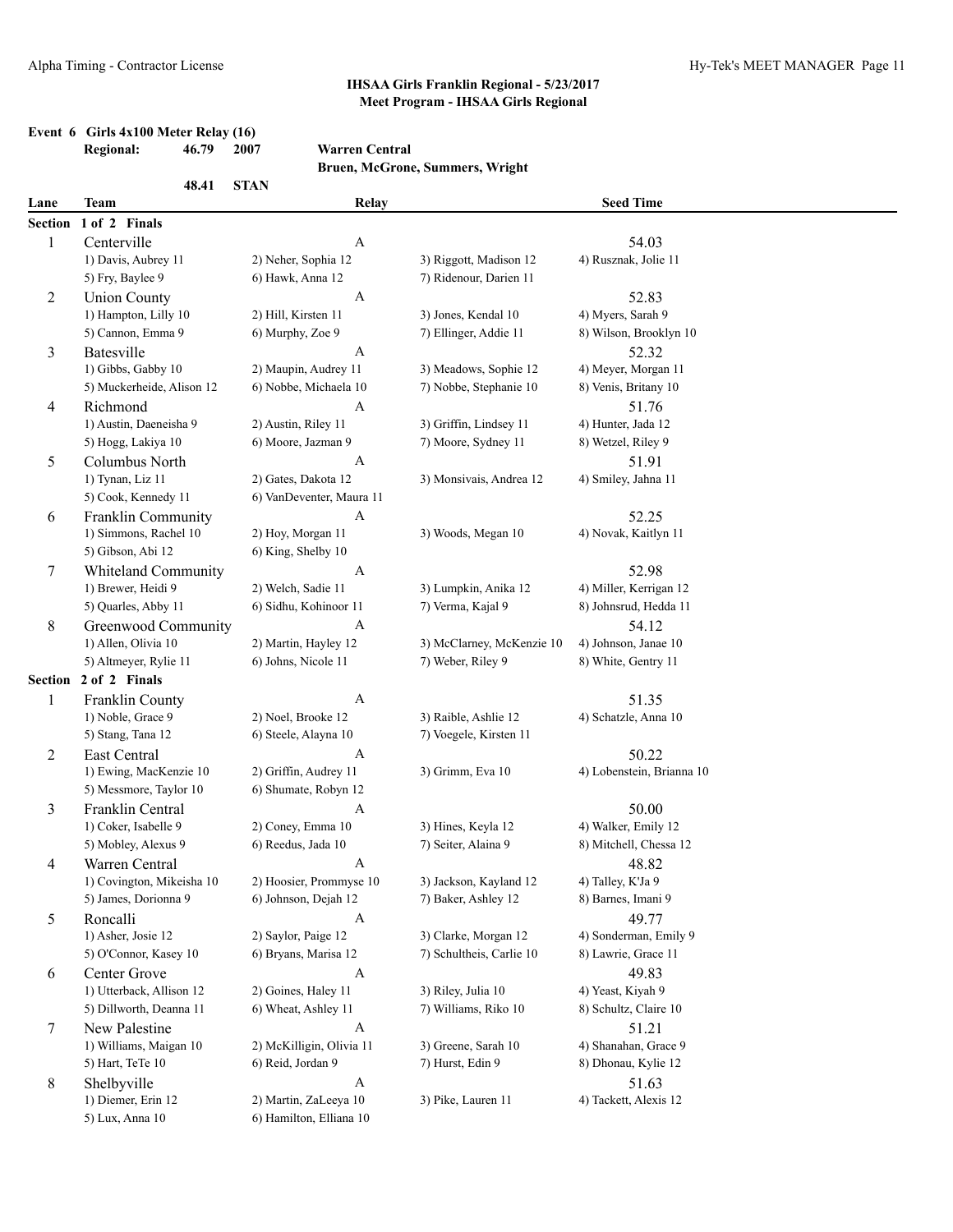**Event 7 Girls 400 Meter Dash (16)**

|                | <b>Regional:</b>        | 56.15 | 2009        | Logan Hayes, Warren Central |                               |                  |  |
|----------------|-------------------------|-------|-------------|-----------------------------|-------------------------------|------------------|--|
|                |                         | 57.45 | <b>STAN</b> |                             |                               |                  |  |
| Lane           | Name                    |       |             |                             | Year School                   | <b>Seed Time</b> |  |
| Section        | 1 of 2 Finals           |       |             |                             |                               |                  |  |
|                | Vanmiddlesworth, Payton |       |             | 10                          | Richmond                      | 1:03.06          |  |
| 2              | Pasch, Erin             |       |             | 11                          | Indianapolis Lutheran         | 1:02.54          |  |
| 3              | Dougherty, Shannon      |       |             | 10                          | <b>Rushville Consolidated</b> | 1:02.53          |  |
| 4              | Dillworth, Deanna       |       |             | 11                          | Center Grove                  | 1:01.16          |  |
| 5              | Doublin, Kloie          |       |             | 11                          | Franklin Community            | 1:01.20          |  |
| 6              | Bennett, Nakayla        |       |             |                             | 9 Richmond                    | 1:01.70          |  |
|                | Fraser, Delsi           |       |             | 10                          | Center Grove                  | 1:02.91          |  |
| 8              | Hill, Ashlan            |       |             |                             | 9 Franklin County             | 1:03.07          |  |
| <b>Section</b> | 2 of 2 Finals           |       |             |                             |                               |                  |  |
|                | Crowder, Victoria       |       |             | 10                          | New Palestine                 | 1:00.92          |  |
| 2              | Vanliew, Cortney        |       |             | 12                          | Columbus East                 | 1:00.34          |  |
| 3              | Sonderman, Emily        |       |             |                             | 9 Roncalli                    | 1:00.13          |  |
| 4              | Anderson, Hanna         |       |             | 11                          | Greenwood Community           | 59.18            |  |
| 5              | Covington, Mikeisha     |       |             | 10                          | Warren Central                | 59.39            |  |
| 6              | Harmeyer, Haylee        |       |             | 11                          | Batesville                    | 59.99            |  |
|                | Johnson, Dejah          |       |             | 12                          | Warren Central                | 1:00.53          |  |
| 8              | Kemper, Juliana         |       |             | 9                           | Lawrenceburg                  | 1:01.09          |  |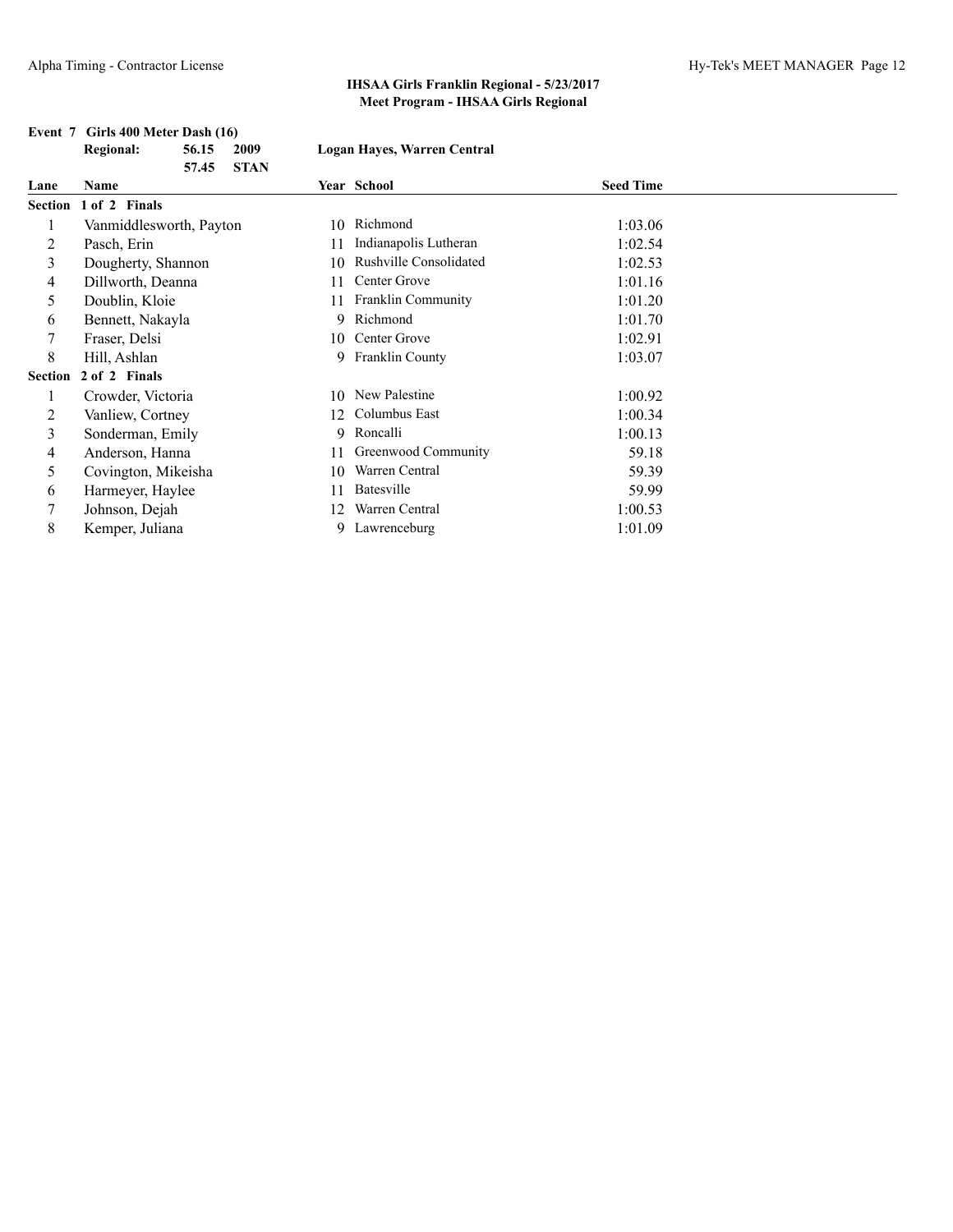|         | 45.36               | <b>STAN</b> |                               |                  |             |
|---------|---------------------|-------------|-------------------------------|------------------|-------------|
| Lane    | Name                |             | Year School                   | <b>Seed Time</b> |             |
| Section | 1 of 2 Finals       |             |                               |                  |             |
|         | Lynch, Kenzie       | 10          | Connersville                  | 50.52            |             |
| 2       | Bowling, Summer     | 11          | <b>Rushville Consolidated</b> | 49.45            |             |
| 3       | Allen, Olivia       | 10          | Greenwood Community           | 49.27            |             |
| 4       | Turner, Maddi       | 9.          | <b>Rushville Consolidated</b> | 48.02            |             |
| 5       | Kennedy, Jacqueline | 12          | Indianapolis Scecina Memoria  | 49.17            |             |
| 6       | Warfield, Allison   | 9.          | Morristown                    | 49.21            |             |
|         | Griffin, Audrey     |             | East Central                  | 49.75            |             |
| 8       | Meyer, Ashlynn      | 11          | Greensburg                    | 51.29            |             |
| Section | 2 of 2 Finals       |             |                               |                  |             |
|         | Hasler, Grace       | 11          | Hauser                        | 47.58            |             |
| 2       | Quinlan, Eva        |             | 9 South Dearborn              | 47.46            |             |
| 3       | Peterson, Crystal   | 9           | Greenfield-Central            | 46.87            |             |
| 4       | Talley, K'Ja        | 9.          | Warren Central                | 44.06            | <b>STAN</b> |
| 5       | Batts, Kennedy      | 11          | Warren Central                | 44.90            | <b>STAN</b> |
| 6       | Coney, Emma         | 10          | Franklin Central              | 46.78            |             |
|         | Parramore, Ally     | 12          | Franklin Community            | 47.50            |             |
| 8       | Mitchell, Chessa    | 12          | Franklin Central              | 47.89            |             |

#### **Event 8 Girls 300 Meter Hurdles (16) Regional: 43.93 2009 Sara Bernzott, Connersville**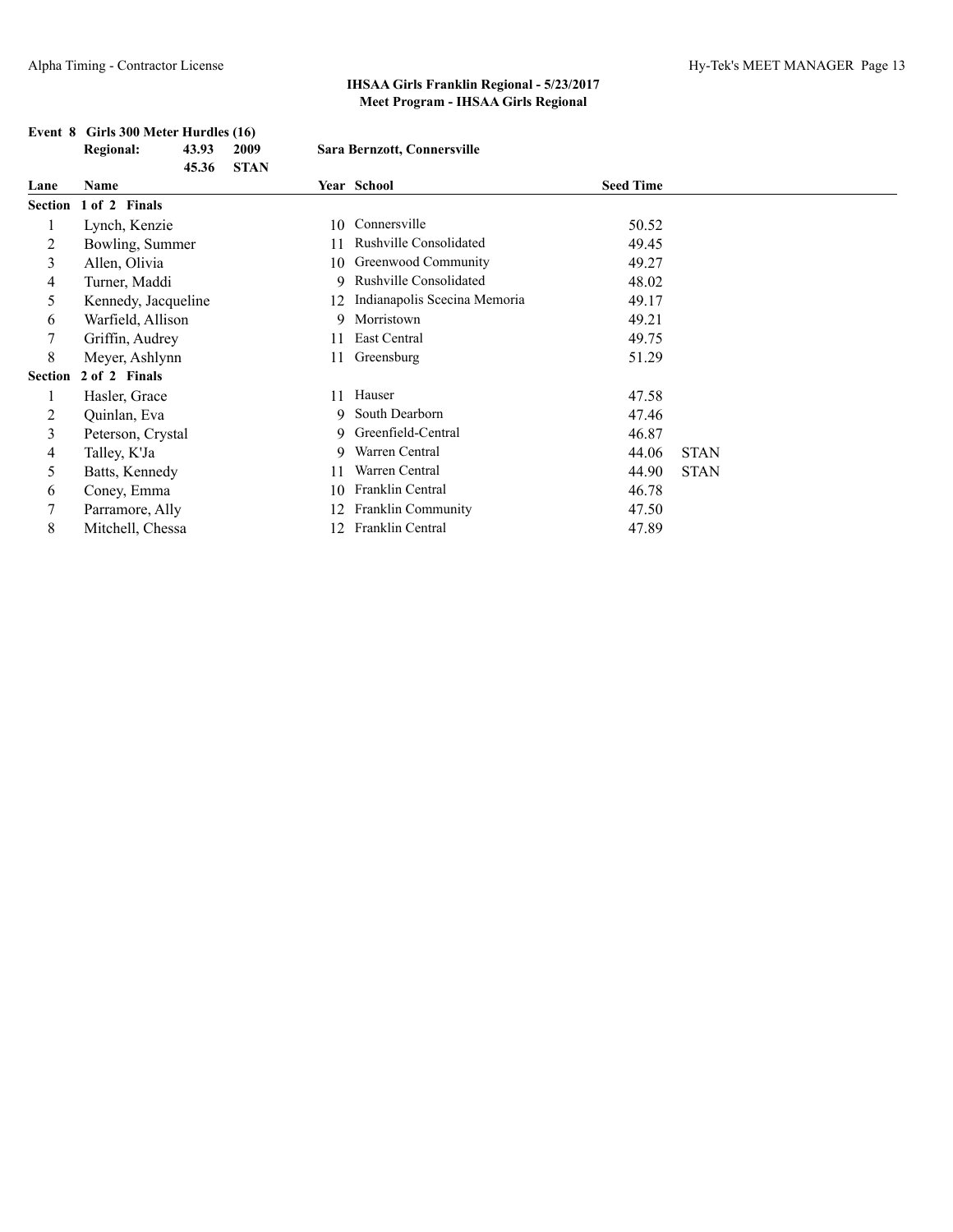|                       | 2:16.66 | <b>STAN</b>                                                                                                                                                                                                                    |                           |                                                                                        |
|-----------------------|---------|--------------------------------------------------------------------------------------------------------------------------------------------------------------------------------------------------------------------------------|---------------------------|----------------------------------------------------------------------------------------|
| Name                  |         |                                                                                                                                                                                                                                |                           | <b>Seed Time</b>                                                                       |
| Section 1 of 1 Finals |         |                                                                                                                                                                                                                                |                           |                                                                                        |
|                       |         | 12                                                                                                                                                                                                                             | <b>Franklin Central</b>   | 2:19.21                                                                                |
|                       |         | 11                                                                                                                                                                                                                             | Greenfield-Central        | 2:23.87                                                                                |
| Fujii, Nina           |         | 10                                                                                                                                                                                                                             | Center Grove              | 2:27.92                                                                                |
|                       |         | 10                                                                                                                                                                                                                             | Rushville Consolidated    | 2:30.61                                                                                |
|                       |         | 11                                                                                                                                                                                                                             | Seton Catholic            | 2:19.66                                                                                |
|                       |         | 11                                                                                                                                                                                                                             | East Central              | 2:24.95                                                                                |
| Tong, Arig            |         | 11                                                                                                                                                                                                                             | Columbus North            | 2:29.03                                                                                |
|                       |         |                                                                                                                                                                                                                                |                           | 2:30.74                                                                                |
| Tyler, Tiler          |         | 12                                                                                                                                                                                                                             | Warren Central            | 2:20.62                                                                                |
|                       |         | 12                                                                                                                                                                                                                             | Greenwood Community       | 2:27.46                                                                                |
|                       |         |                                                                                                                                                                                                                                | <b>Franklin Community</b> | 2:29.46                                                                                |
|                       |         | 11                                                                                                                                                                                                                             | <b>Union County</b>       | 2:31.10                                                                                |
|                       |         |                                                                                                                                                                                                                                |                           | 2:23.84                                                                                |
| Greiwe, Lily          |         |                                                                                                                                                                                                                                | East Central              | 2:27.87                                                                                |
|                       |         | 11                                                                                                                                                                                                                             | Columbus North            | 2:29.61                                                                                |
|                       |         |                                                                                                                                                                                                                                | <b>Batesville</b>         | 2:32.20                                                                                |
|                       |         | Hoover, Kaylor<br>Cook, Sydney<br>Griffith, Charity<br>Barker, Jenna<br>Bittner, Abigail<br>Harrell, Gabrielle<br>Robinson, Krista<br>Selking, Chloe<br>Ramey, Samantha<br>Casner, Kaylin<br>Ballard, Kirsten<br>Gausman, Emma | 10<br>10                  | ниш, ништр, soum <i>b</i> сш sor n<br>Year School<br>9 Center Grove<br>9 New Palestine |

# **Event 9 Girls 800 Meter Run (16)**<br>Regional: 2:11.90 2008

#### **Regional: 2:11.90 2008 Kathy Klump, South Dearborn**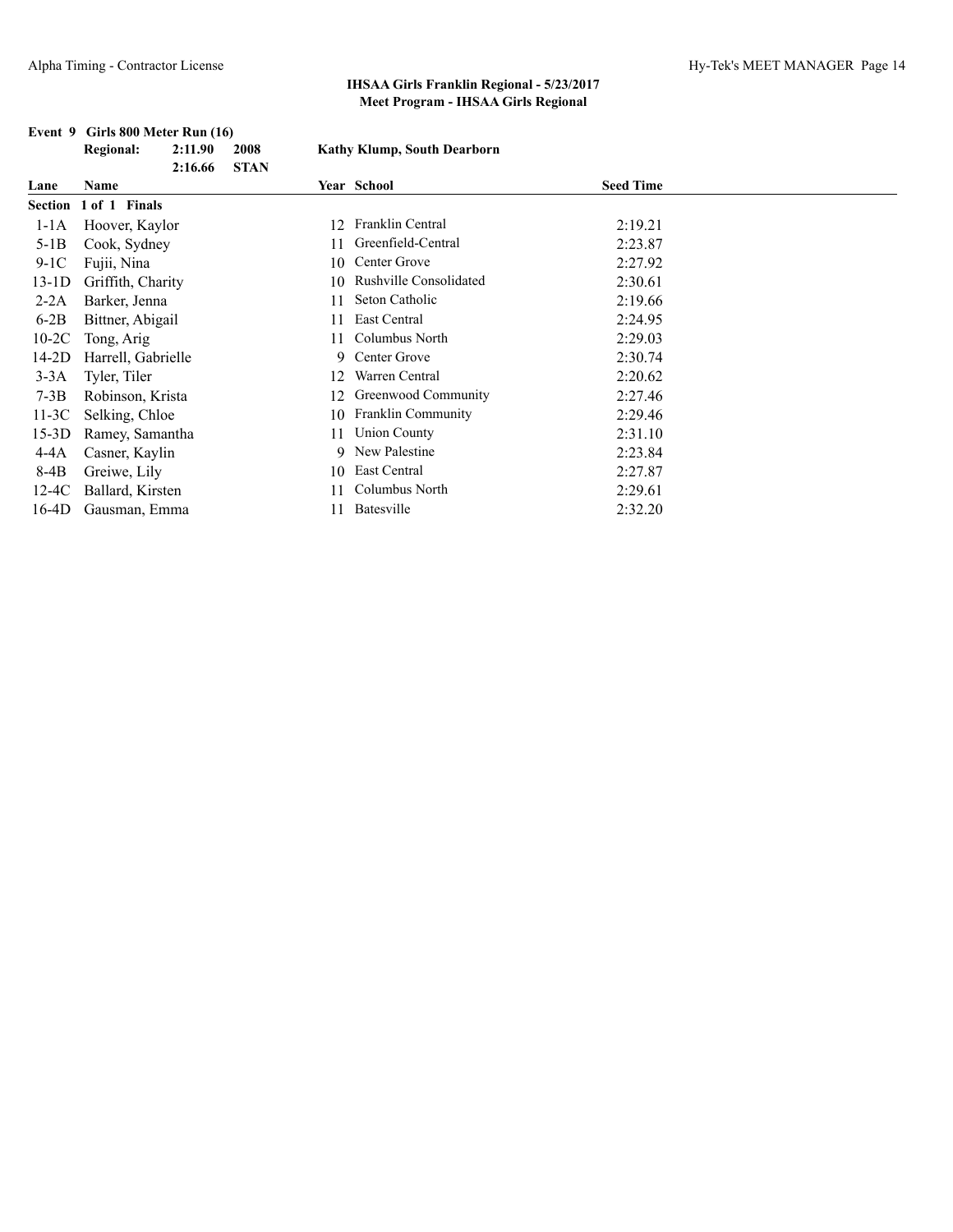|      | <b>Regional:</b>      | 10:55.90 | 1989        | <b>Katie Stern, Connersville</b> |                            |                  |
|------|-----------------------|----------|-------------|----------------------------------|----------------------------|------------------|
| Lane | <b>Name</b>           | 10:55.05 | <b>STAN</b> |                                  | Year School                | <b>Seed Time</b> |
|      | Section 1 of 1 Finals |          |             |                                  |                            |                  |
|      | Newhart, Cathy        |          |             | 11                               | Greensburg                 | 12:10.35         |
| 2    | Stamm, Hanna          |          |             | 11                               | Seton Catholic             | 12:12.82         |
| 3    | Wells, Jamie          |          |             | 11                               | Warren Central             | 11:46.39         |
| 4    | Chan, Rachel          |          |             | 12                               | Center Grove               | 11:52.55         |
| 5    | Morlock, Olivia       |          |             |                                  | 9 Columbus North           | 11:57.29         |
| 6    | Traas, Shayla         |          |             | 10                               | <b>Franklin Central</b>    | 12:00.26         |
|      | Clark, Valerie        |          |             | 12                               | Center Grove               | 12:17.67         |
| 8    | Cole, Megan           |          |             | 10                               | South Ripley               | 12:20.20         |
| 9    | Poltrack, Mary        |          |             | 12                               | Batesville                 | 12:25.58         |
| 10   | Singhal, Ana          |          |             | 11                               | Columbus North             | 12:38.53         |
| 11   | Welch, Sydney         |          |             | 10                               | Franklin Central           | 12:41.22         |
| 12   | Brewer, Kaley         |          |             | 12                               | <b>Whiteland Community</b> | 12:49.28         |
| 13   | Lubbe, Danielle       |          |             | 12                               | Shelbyville                | 12:52.35         |
| 14   | Walling, Erika        |          |             | 9                                | <b>Whiteland Community</b> | 12:58.06         |
| 15   | Adkins, Morgan        |          |             | 9.                               | Rushville Consolidated     | 12:58.16         |
| 16   | McRoberts, Logan      |          |             | 11                               | Hagerstown                 | 13:04.13         |

# **Event 10 Girls 3200 Meter Run (16)**